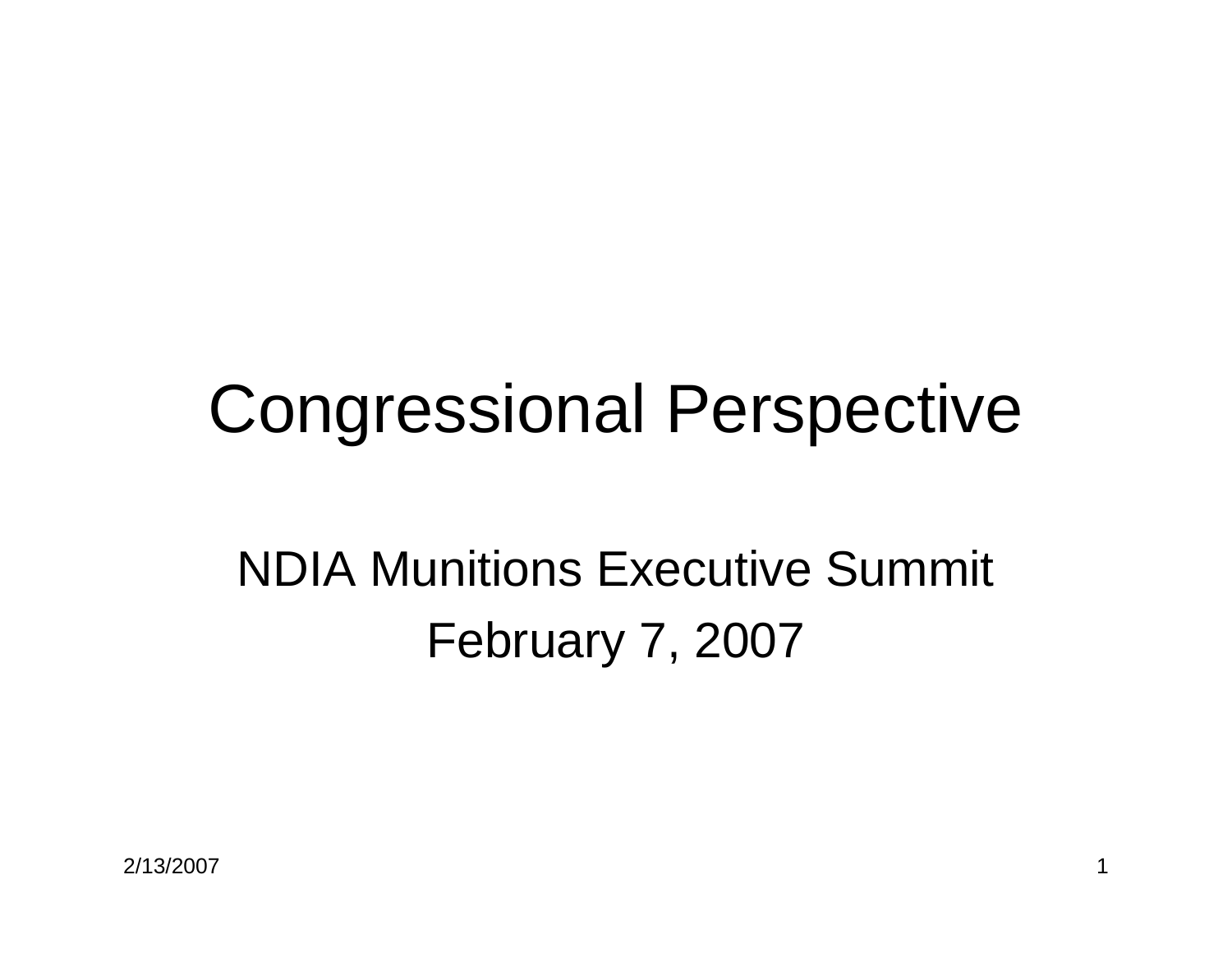The Congressional side of Defense Budgets --The next 30 minutes

- $\bullet$ What we know
- •What I think we know
- •What I think
- $\bullet$ **Questions**

Bottom Line: FY08-13 better than "forecasted" due to "budgeted" end strength increases -- *Ammo will continue to be well supported at requested level by new 110th Congress*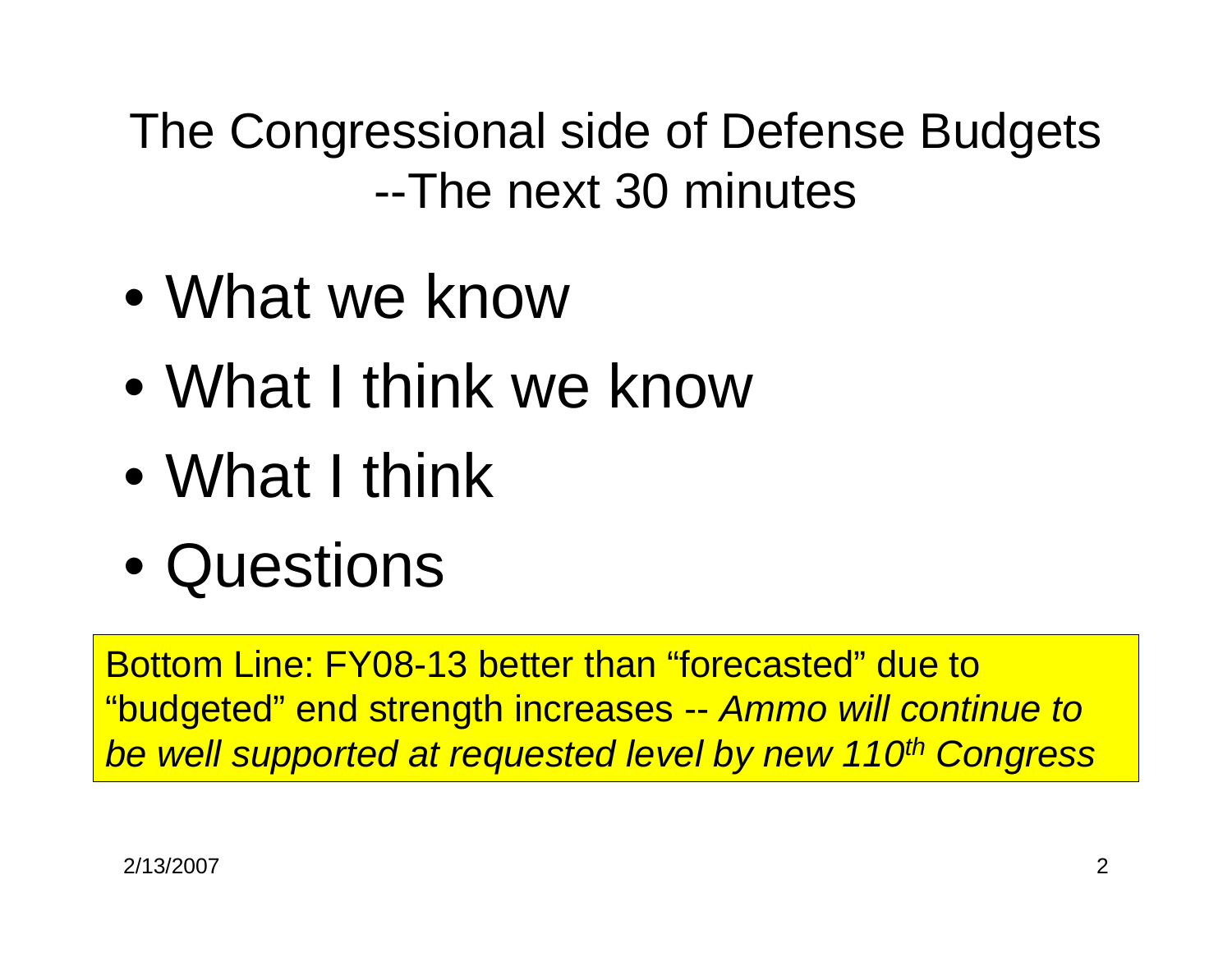## What we know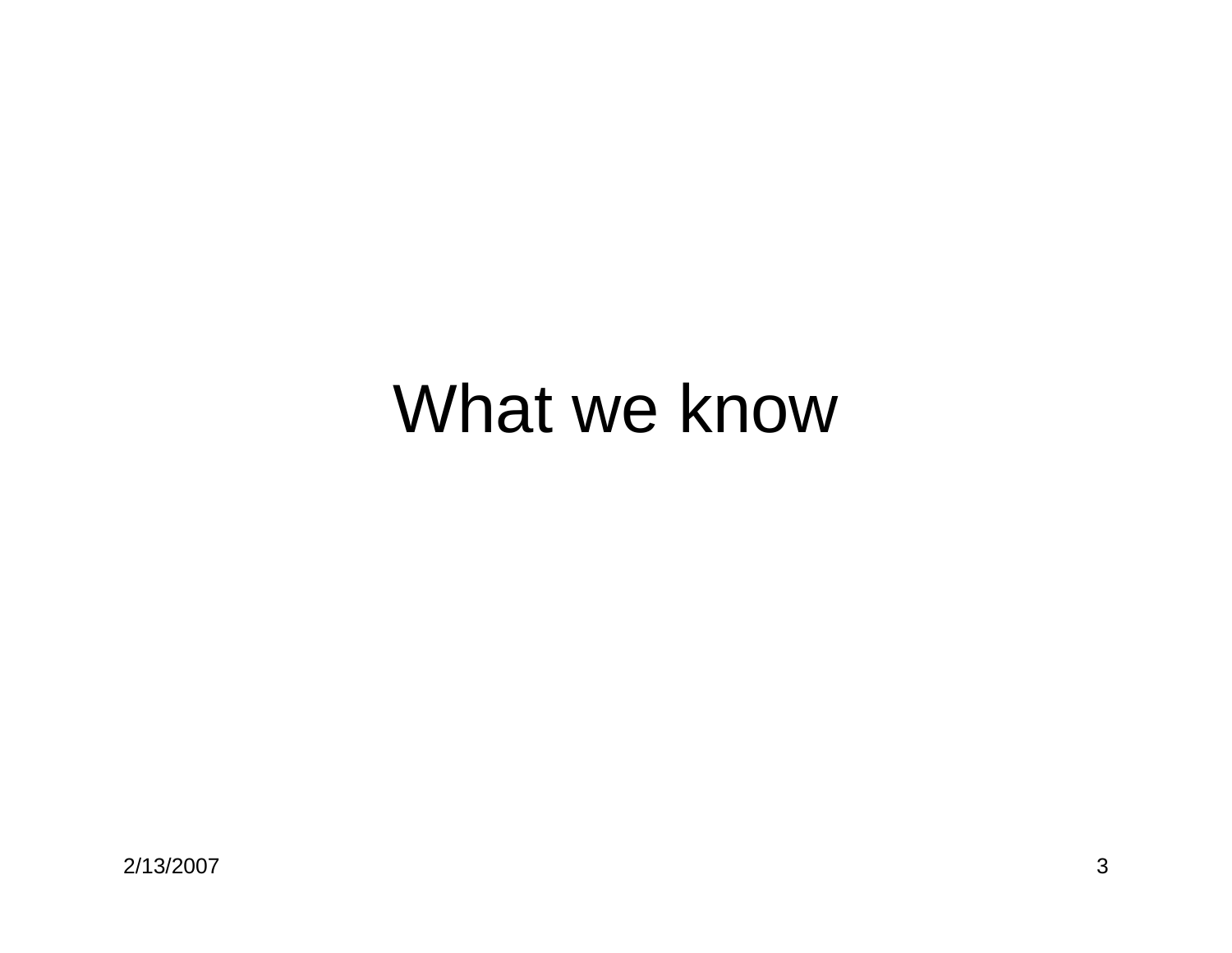### % Discretionary / Mandatory Federal Outlays

(FY2008 Budget Historical Table 8.2 – FY 2000 \$B)

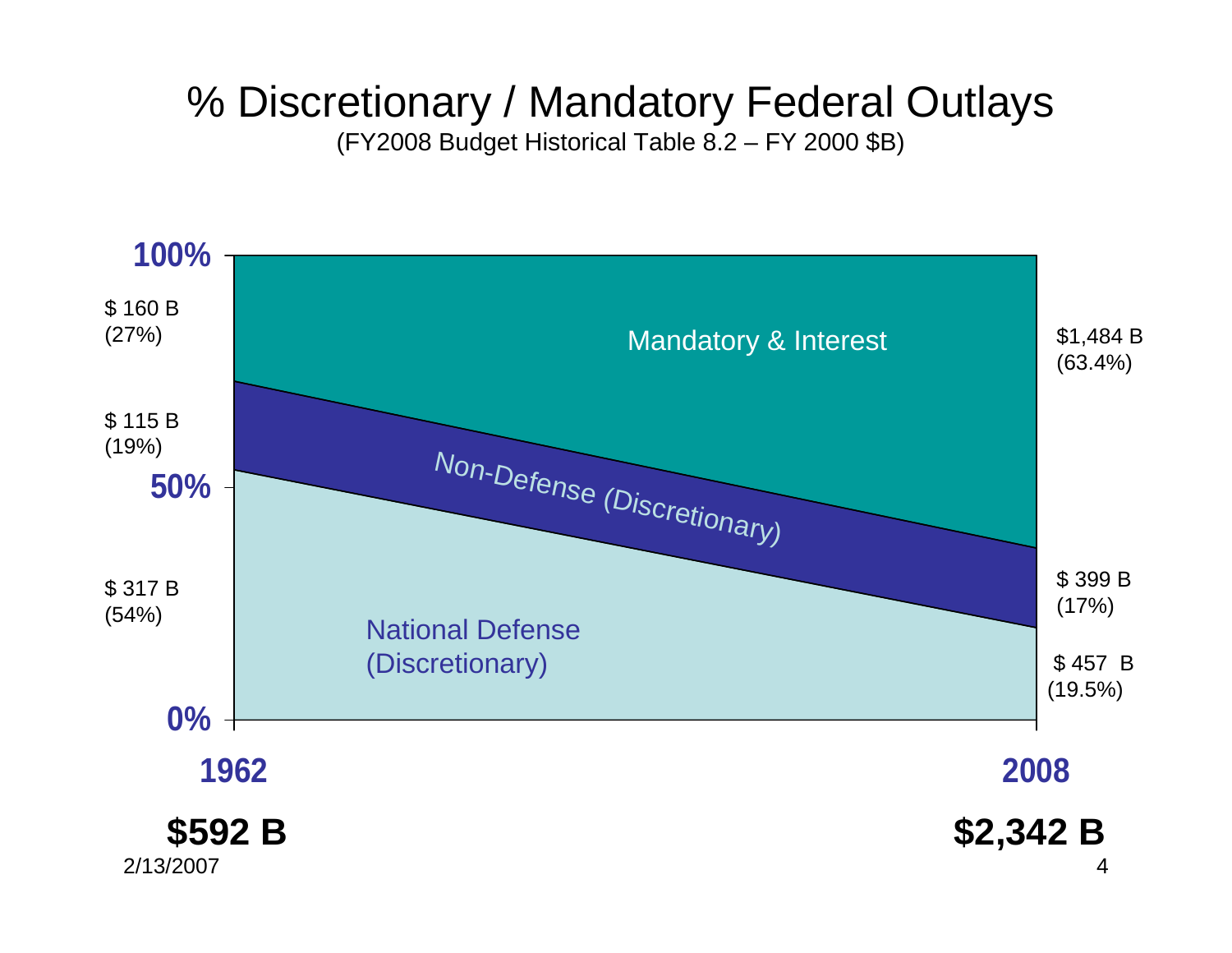

Domestic programs NO REAL GROWTH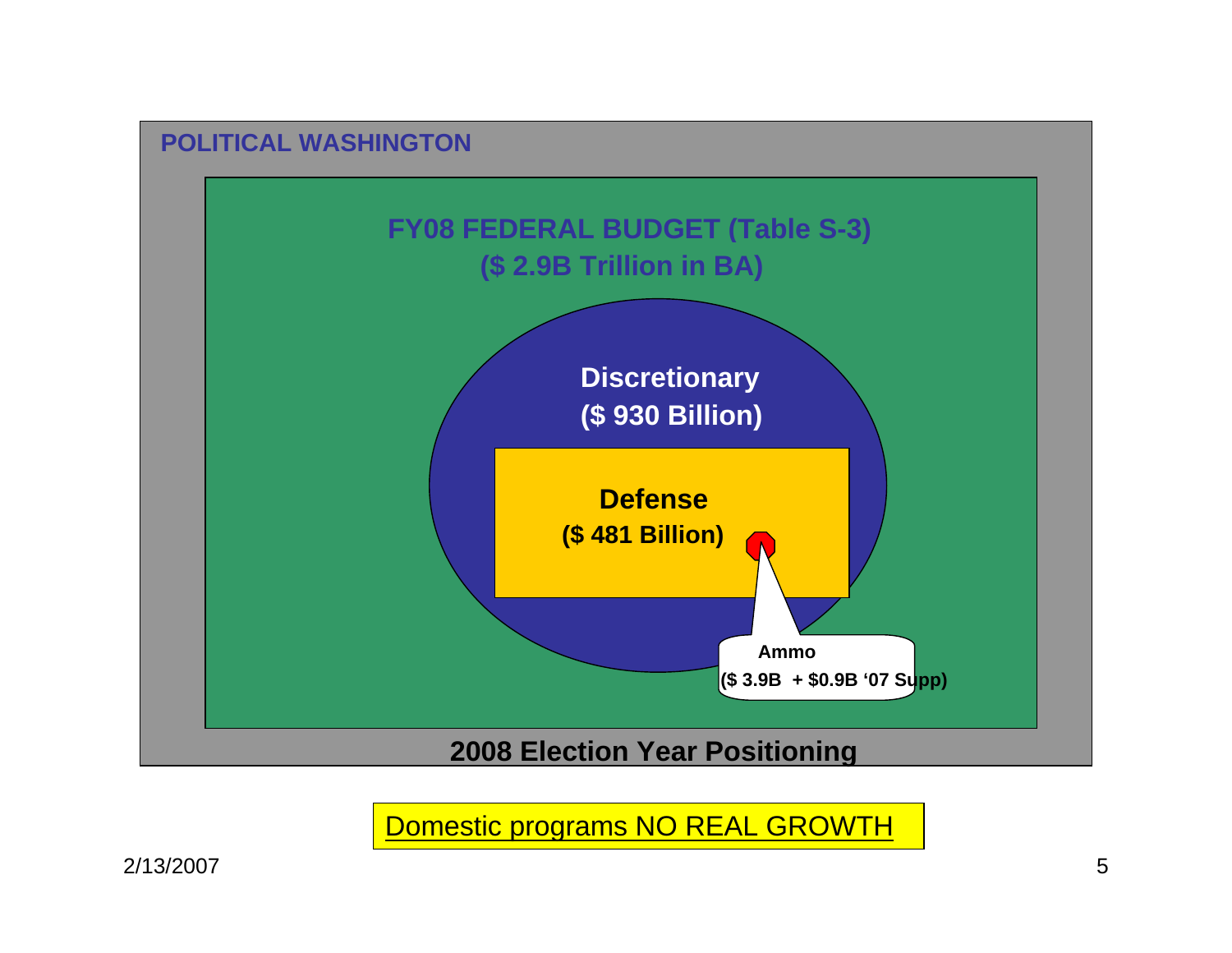## FY 2008 Budget Cycle DoD View

- FY 2008 Budget (051) submitted
	- – Approx \$481B with ~8.7% real growth (>2X forecast growth)
	- –FY07 Iraq \$93B Supplemental attached
	- – FY08 Iraq \$142B full year GWOT, Supplemental attached
- Buying power continues to be impacted by increase in end strength, Health Care and Fuel **Costs**
- Continuing issue of balance between near term readiness and investing for the future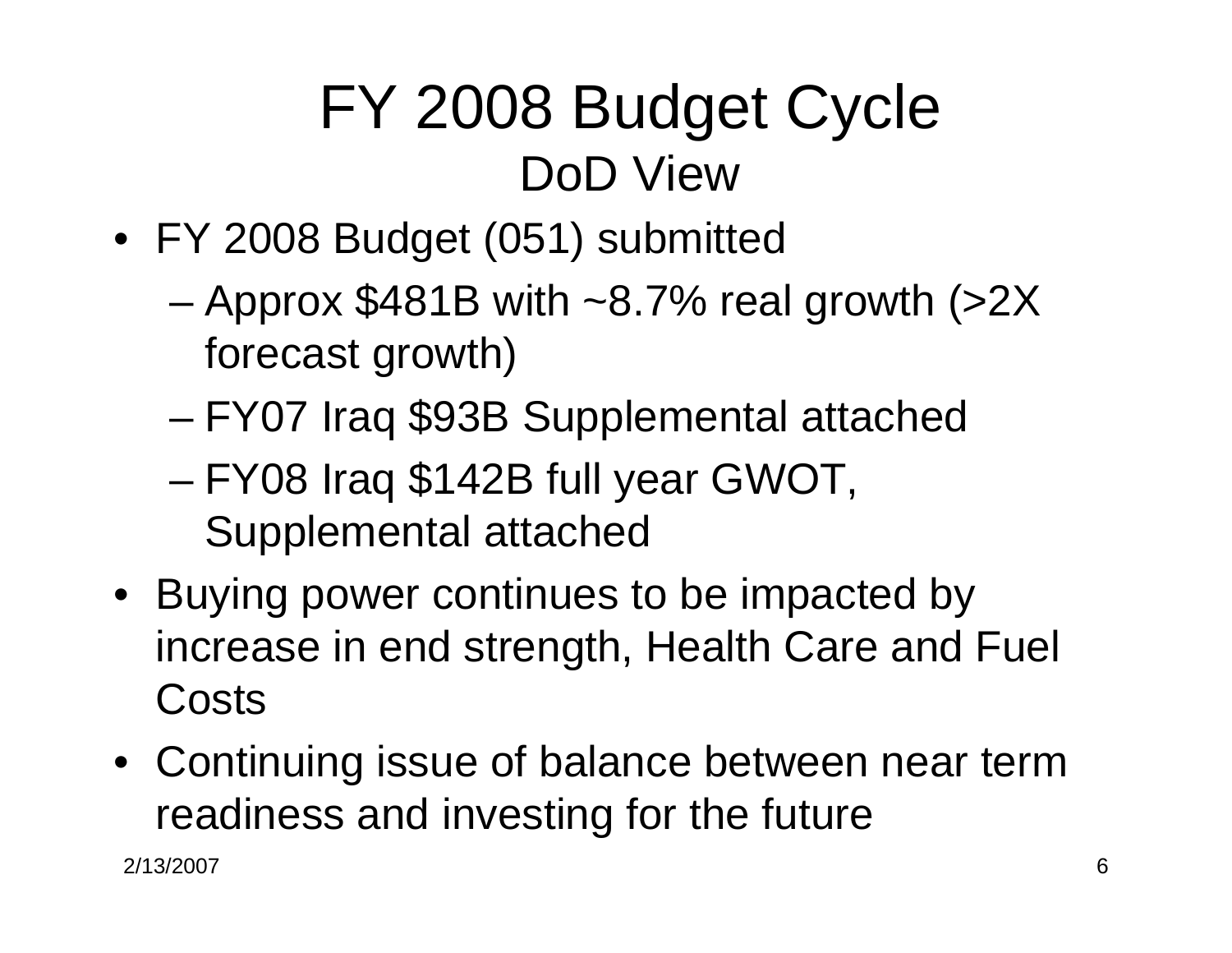### FY 06/07 Appropriations FY 08-13 Budget/POM (\$B)

| Year           | $^{\circ}$ 06 | °07   | '08<br>(last Bush) | '09<br>budgets)    | $^{\circ}10$     | $^{\circ}11$     | $^{\circ}12$ | $^{\circ}13$ |
|----------------|---------------|-------|--------------------|--------------------|------------------|------------------|--------------|--------------|
| <b>Total</b>   | 410.7         | 435.5 | 481.4              | 512.9<br>$+50$ Sup | 523.3<br>${+31}$ | 529.4<br>${+27}$ | 538.5        |              |
| Procurement    | 77.7          | 81.3  | 101.7              |                    |                  |                  |              |              |
| R&D            | 72.0          | 75.1  | 75.1               |                    |                  |                  |              |              |
| <b>Milpers</b> | 109.1         | 110.9 | 116.3              |                    |                  |                  |              |              |
| O & M/Other    | 151.9         | 168.0 | 188.3              |                    |                  |                  |              |              |

| FY 08 AMMO Request (\$B): Army \$2.2 USN/USMC \$0.8 USAF \$0.9 |  |                                      |  |
|----------------------------------------------------------------|--|--------------------------------------|--|
| <b>Missle Request:</b>                                         |  | Army \$1.6 USN/USMC \$3.0 USAF \$3.9 |  |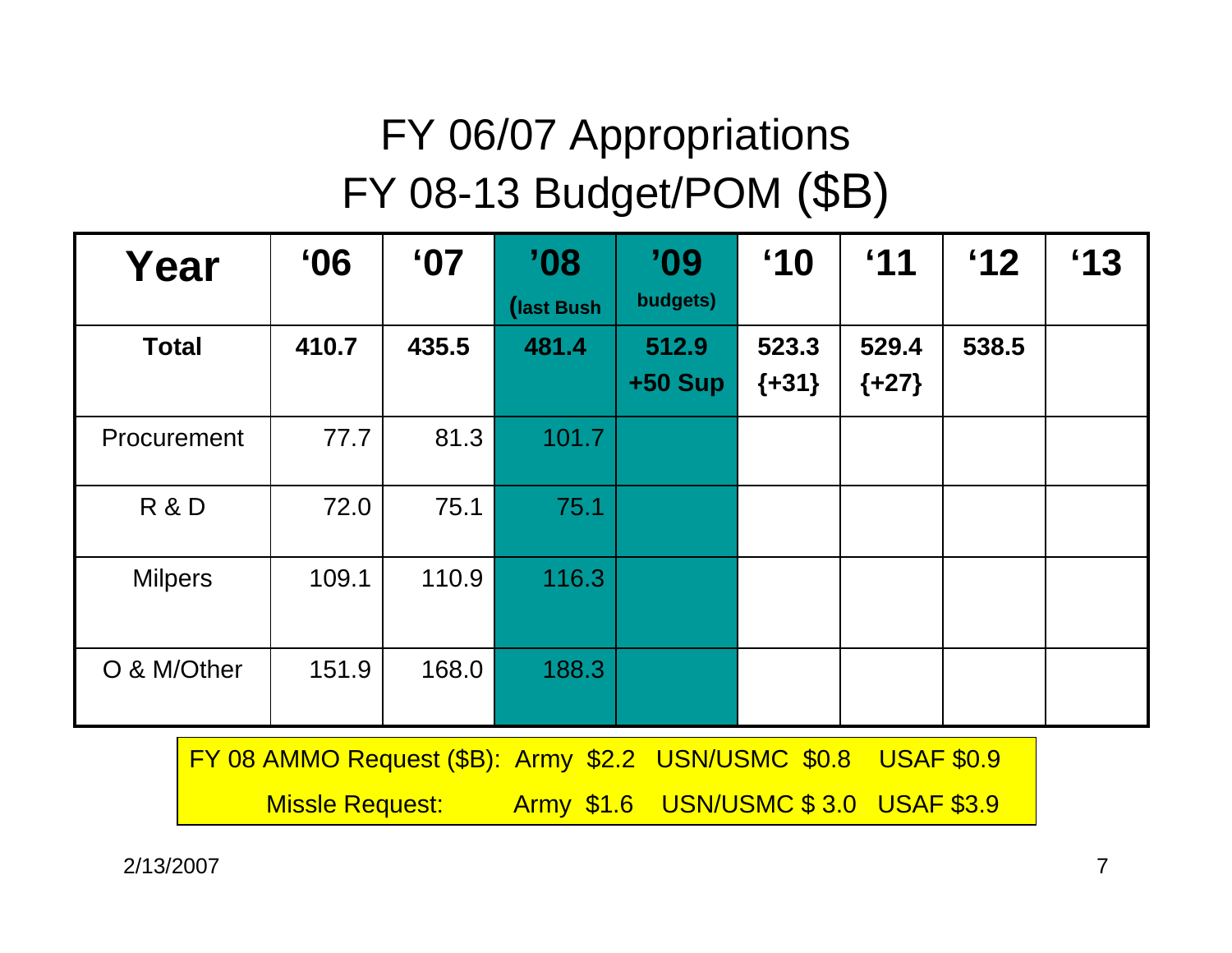### **Supplementals (\$B) '04 thru '07 Bridge & '07-'08 Requests**

| Year           | $^{\circ}$ 04 | '05<br><b>Bdge</b> | $^{\circ}$ 05 | '06<br><b>Bdge</b> | $^{\circ}$ 06 | '07<br><b>Bdge</b> | $^{\circ}$ 07                | '08 <sub>GWOT</sub><br><b>Full Yr</b> |
|----------------|---------------|--------------------|---------------|--------------------|---------------|--------------------|------------------------------|---------------------------------------|
| Pay            | 17.8          | 1.3                | 17.4          | 6.1                | 10.3          | 5.4                | 12.1                         | 17.1                                  |
| <b>O&amp;M</b> | 39.2          | 16.4               | 37.1          | 29.2               | 30.0          | 37.6               | 37.2                         | 71.4                                  |
| <b>Acq</b>     | 5.5           | 1.1                | 17.3          | 6.6                | 14.0          | 16.8               | 23.8<br>$(-.9 \text{ ammo})$ | 34.9                                  |
| l Othr         | 2.2           | 5.9                | 4.0           | 6.7                | 11.7          | 10.3               | 20.2                         | 18.3                                  |
| <b>Total</b>   | 64.7          | 25.0               | 75.9          | 48.5               | 66.0          | 70.0               | 93.4                         | 141.7                                 |

FY 09 \$50M supp may be last supplemental enacted prior to '08 elections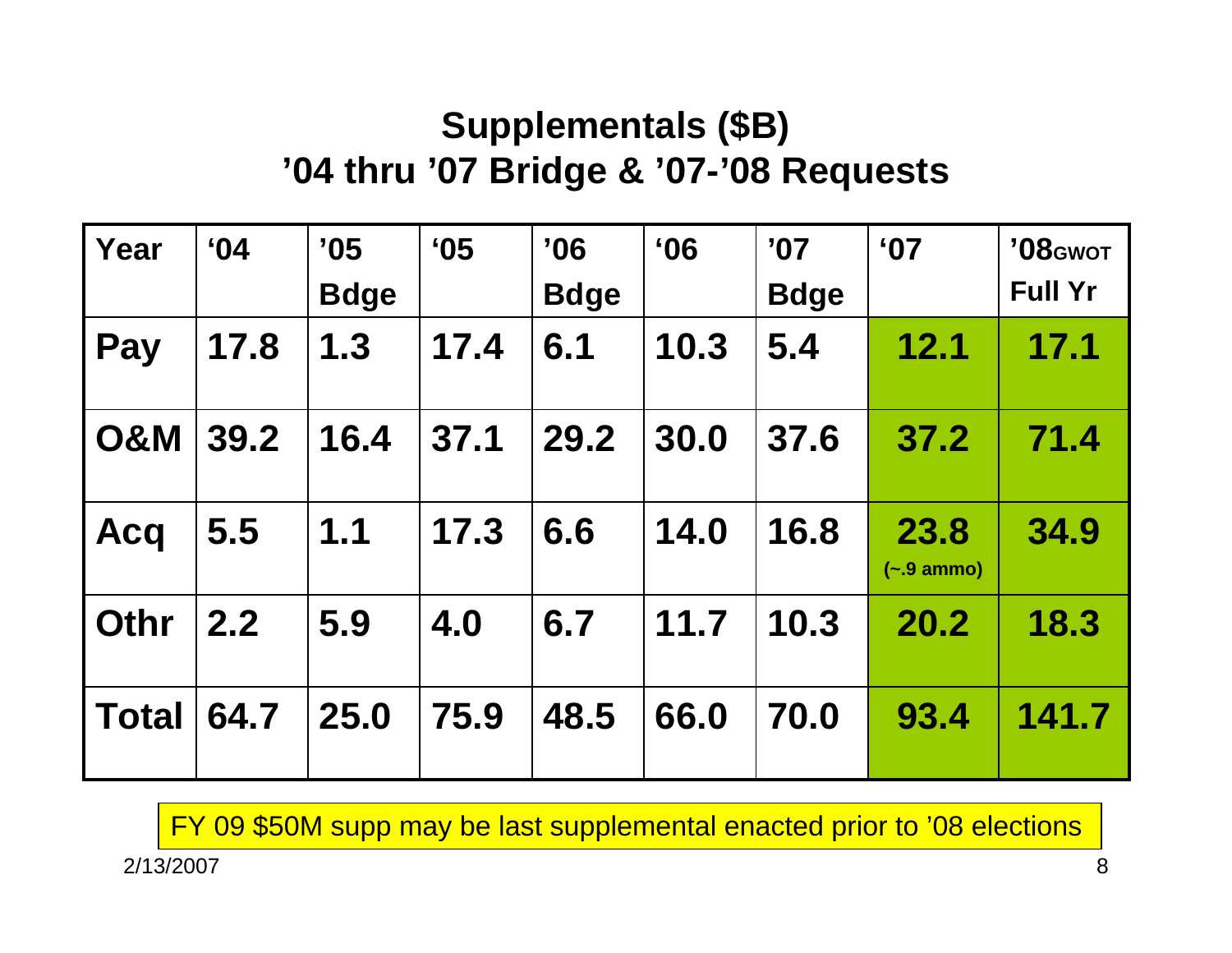Life Cycle Costs of Army & USMC End Strength (after initial capitalization)

- Army permanent ES grows 65,000 to 547,000  $(+13.5%)$
- USMC permanent ES grows 27,000 to 202,000  $(+15.4\%)$
- +92,000 ES increase costs \$10B/year in just personnel costs

```
Estimated top line, out year increase over FY07 PB:
   Army ~$15B (+13.5%)
   USMC ~$2.5B (+15.4%) 
++ some marginal help to Ammo program
```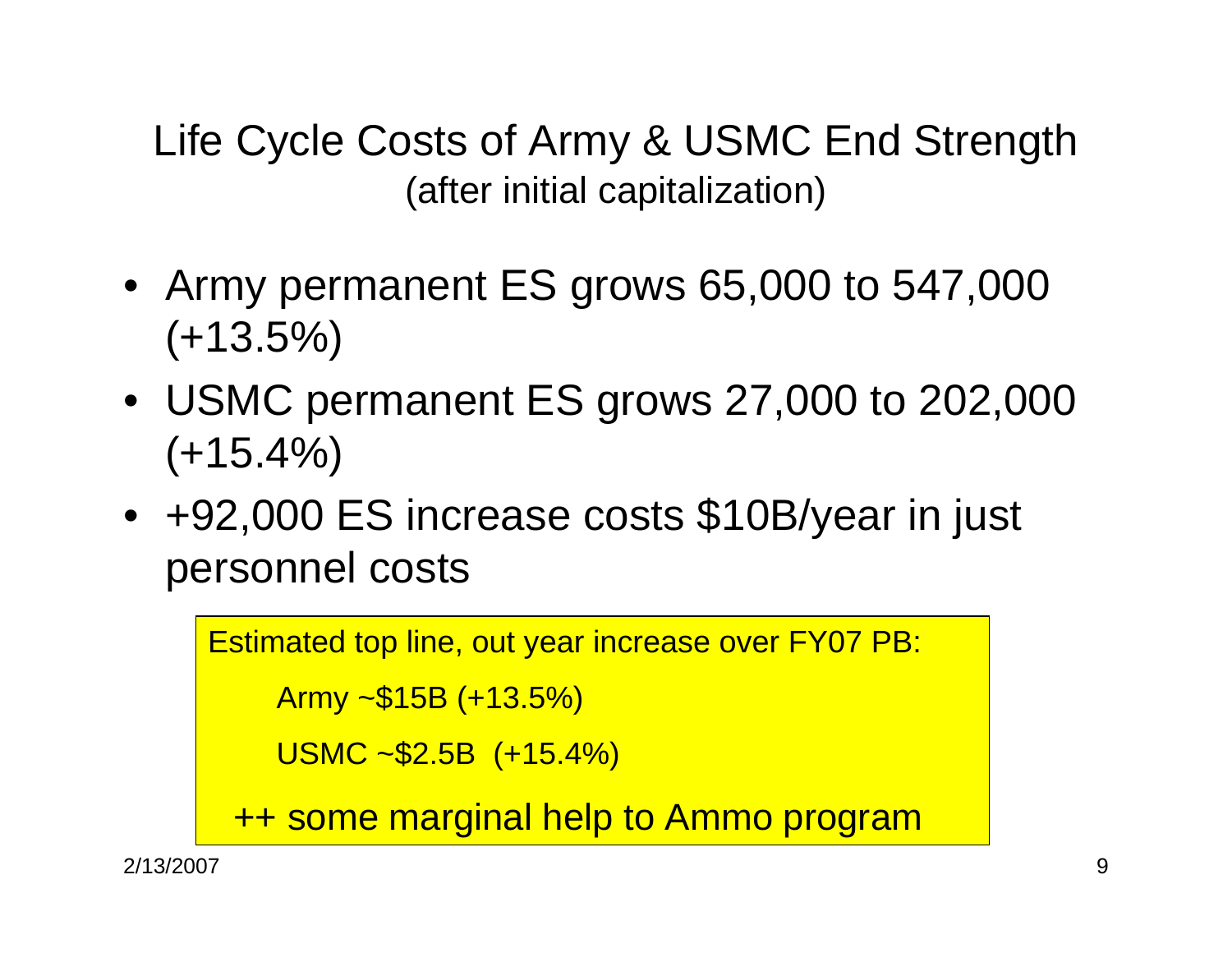## 110th Congress Defense Committee "Ammo" Leadership

- HASC: Ike Skelton Duncan Hunter – Air-Land: Neil Abercrombie Jim Saxton
- HAC-D: Jack Murtha Bill Young
- SASC: Carl Levin John McCain –Readiness: Daniel Akaka John Ensign
- SAC-D: Dan Inouye Ted Stevens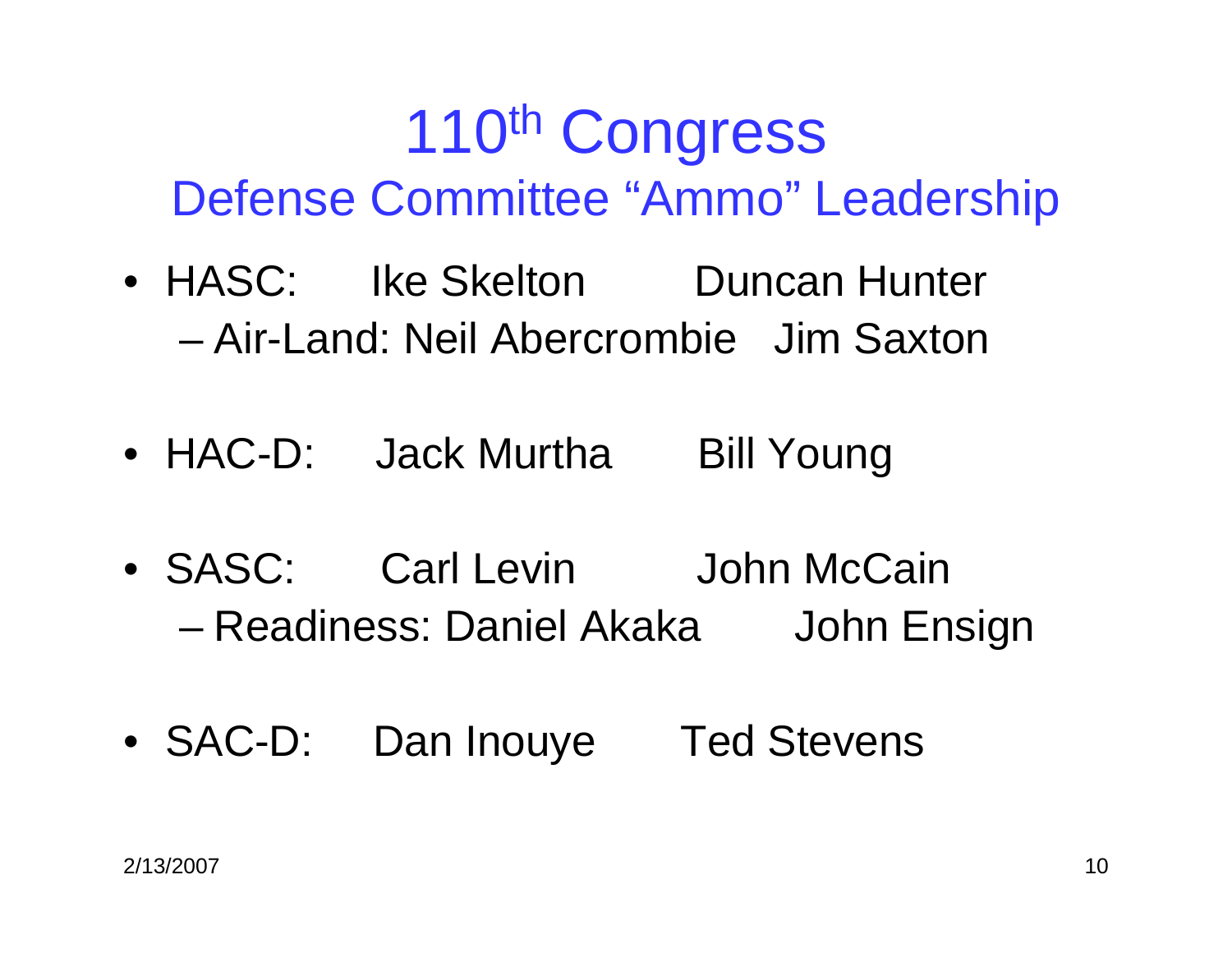## 110th Congress Defense Committee Key "Ammo" SDs/PSMs

- HASC: Doug Roach & Jesse Tolleson
- HAC-D: Dave Morrison John Shank
	- PSMs: Paul Terry (USA) Josh Hartman Tim Prince (USN) Kris Mallard (USMC) Greg Lankler (USAF)
- SASC: Michael McCord Greg Kiley
- SAC-D: Charlie Houy Sid Ashworth
	- PSMs: Nicole Di Resta Brian Wilson

### Some new faces with little ammo background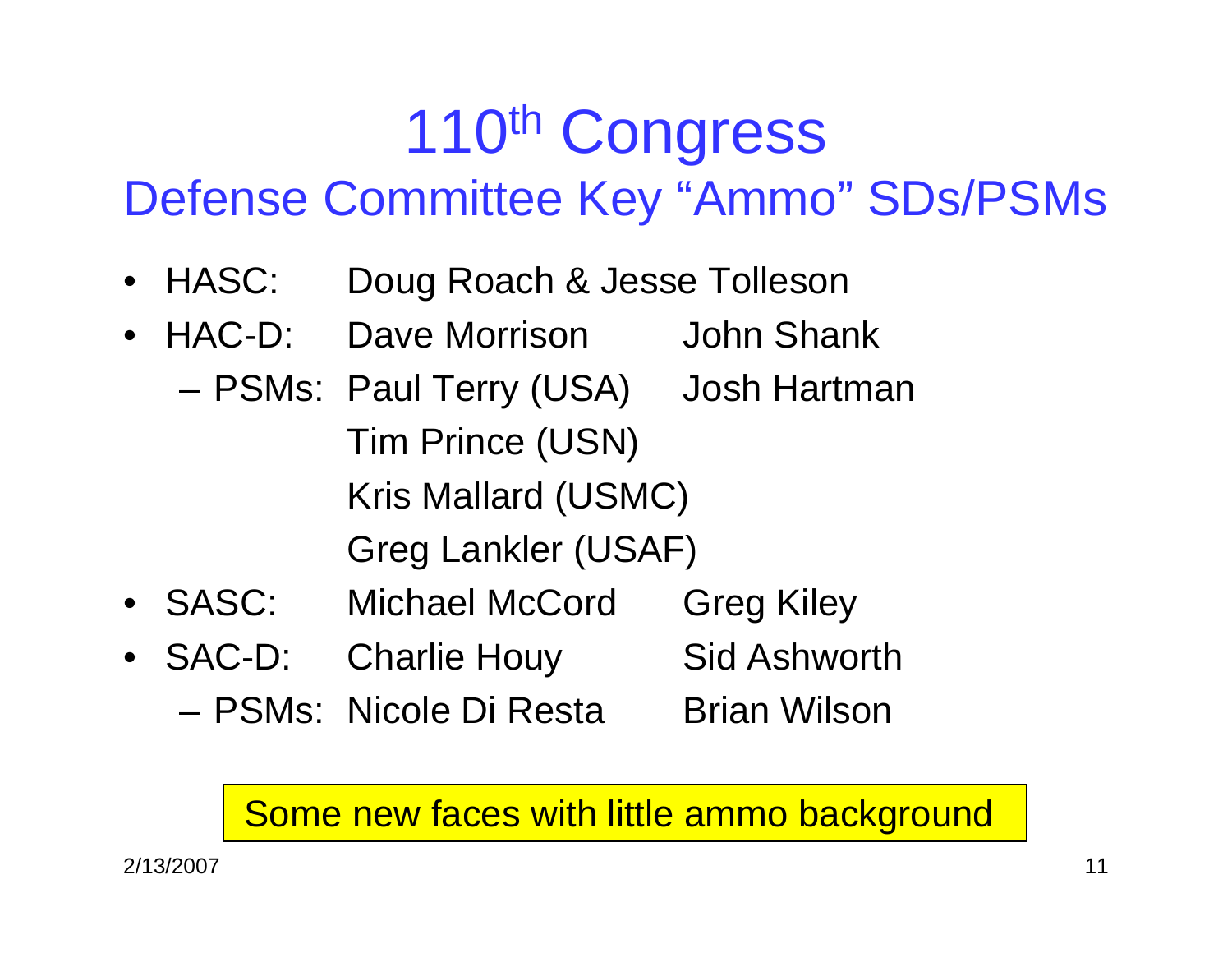## What I think we know?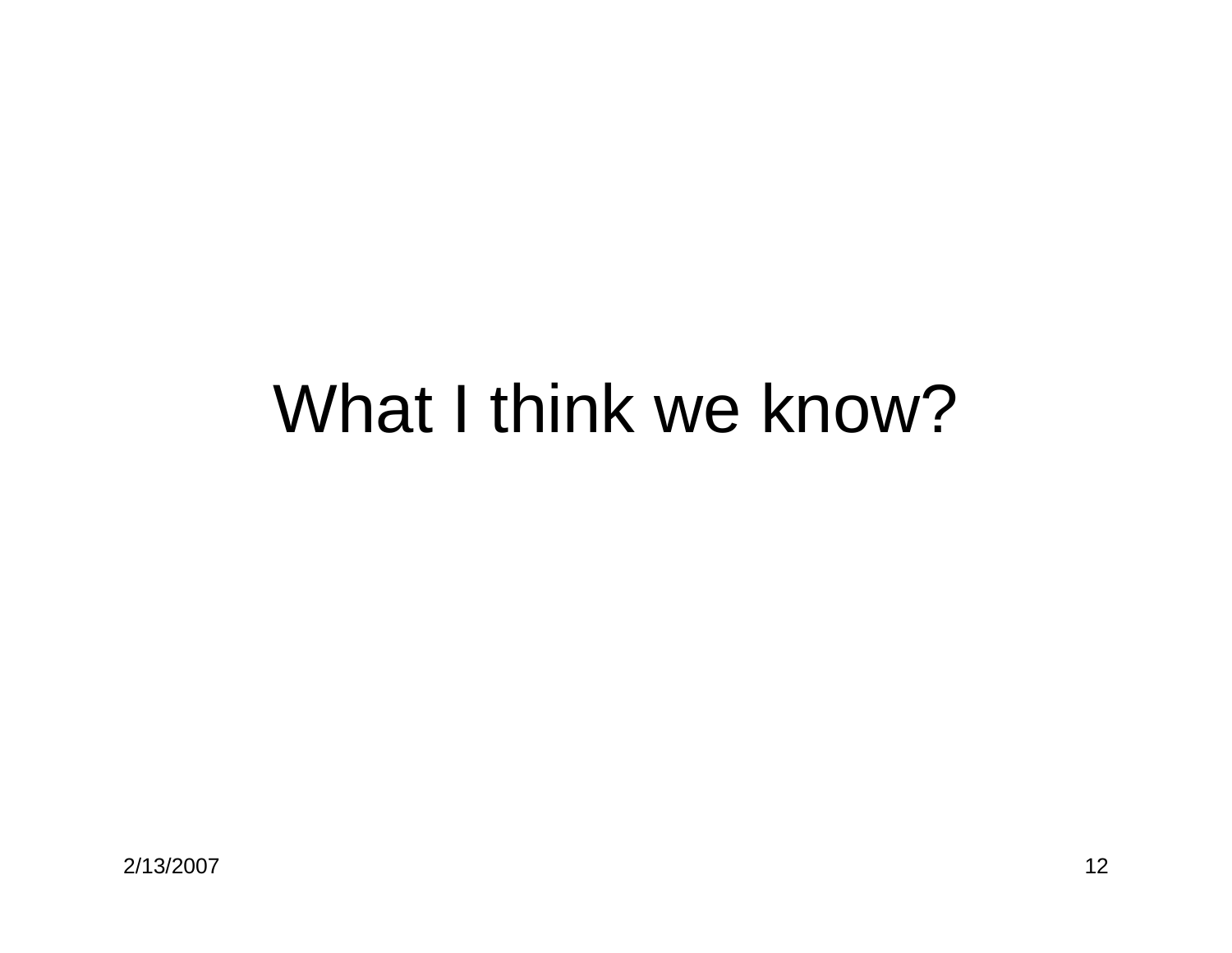# Washington Political Environment

- 2008 election tactics and media coverage
- FY07 Domestic Funding/Continuing Res
- • Iraq Strategy and Strategic direction
	- FY07 Iraq Supplemental Funding & "surge policy"
	- FY08 and beyond "Supplemental" budgeting
- Lobbying, "earmarks", energy, prescription drugs
	- Pressure to increase domestic funding
- Tax adjustments for deficit control and a balanced budget -- *\$50+T USG "fiscal exposure" today*
- FY08 Approps domestic/defense shares

#### *Members adjusting to new earmarking and ethics rules*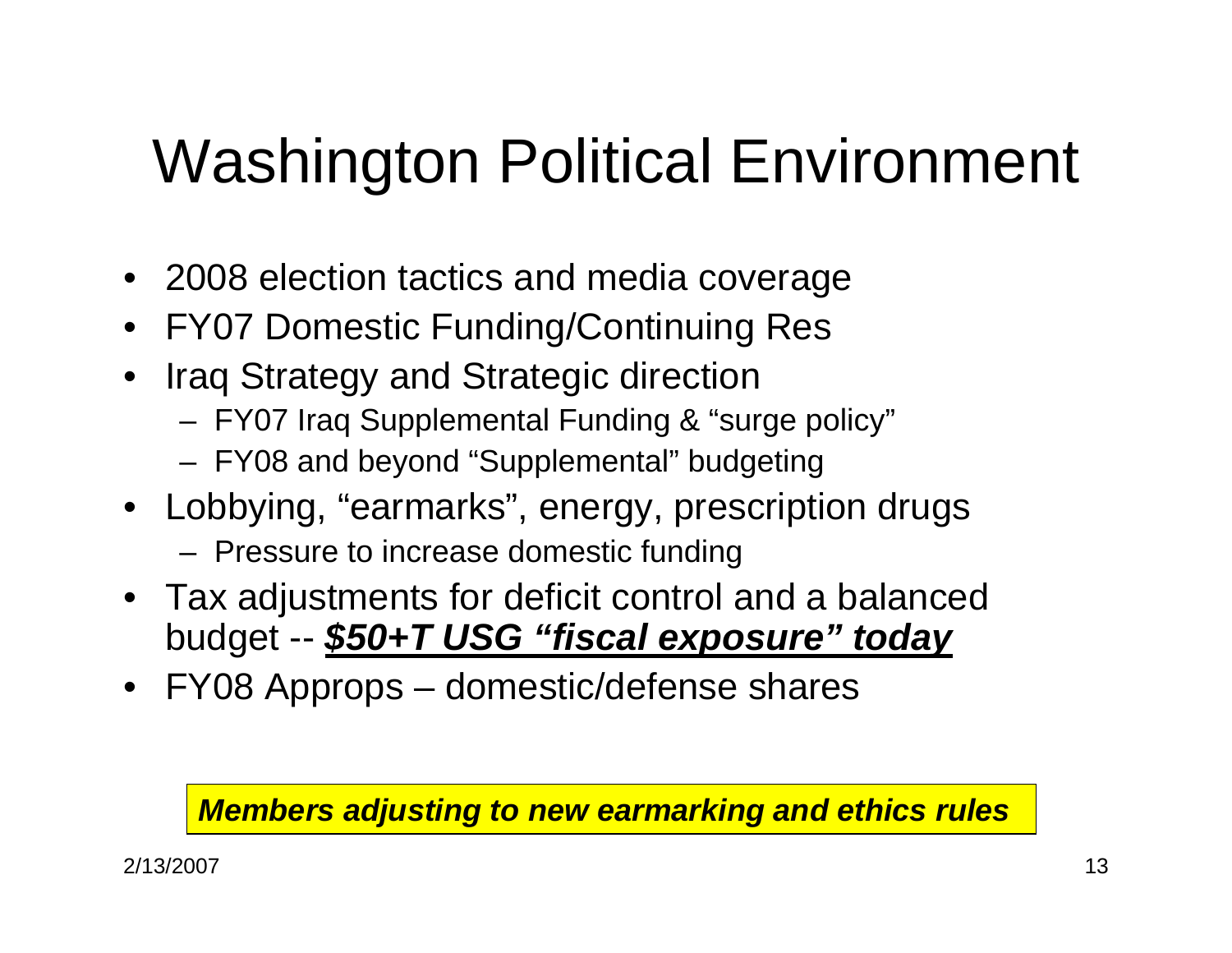### Congressional Budget Schedule -- 2007

- •Iraq and other over sight hearings underway
- $\bullet$  February 5<sup>th</sup> President submitted Budget
- •By mid-February – Complete FY07 Continuing Resolution
- • Early March – Start FY07 Iraq Supplemental
	- House moves quickly: Senate slower going
	- Probable completion: late April/early May
	- Veto resolution by late May, if necessary
- March 15- April 1 House & Senate pass Budget Resolutions
- • April 15 – Concurrent Budget Resolution done and HASC/SASC start Authorization Bills
- • May 15th – FY08 Appropriations process starts
	- Defense early start & early finish
	- Defense early start & late finish
	- Defense late start & late finish

FY08 Defense bill and FY08 "GWOT" (as must pass legislation) done late in cycle pending resolution of domestic funding issues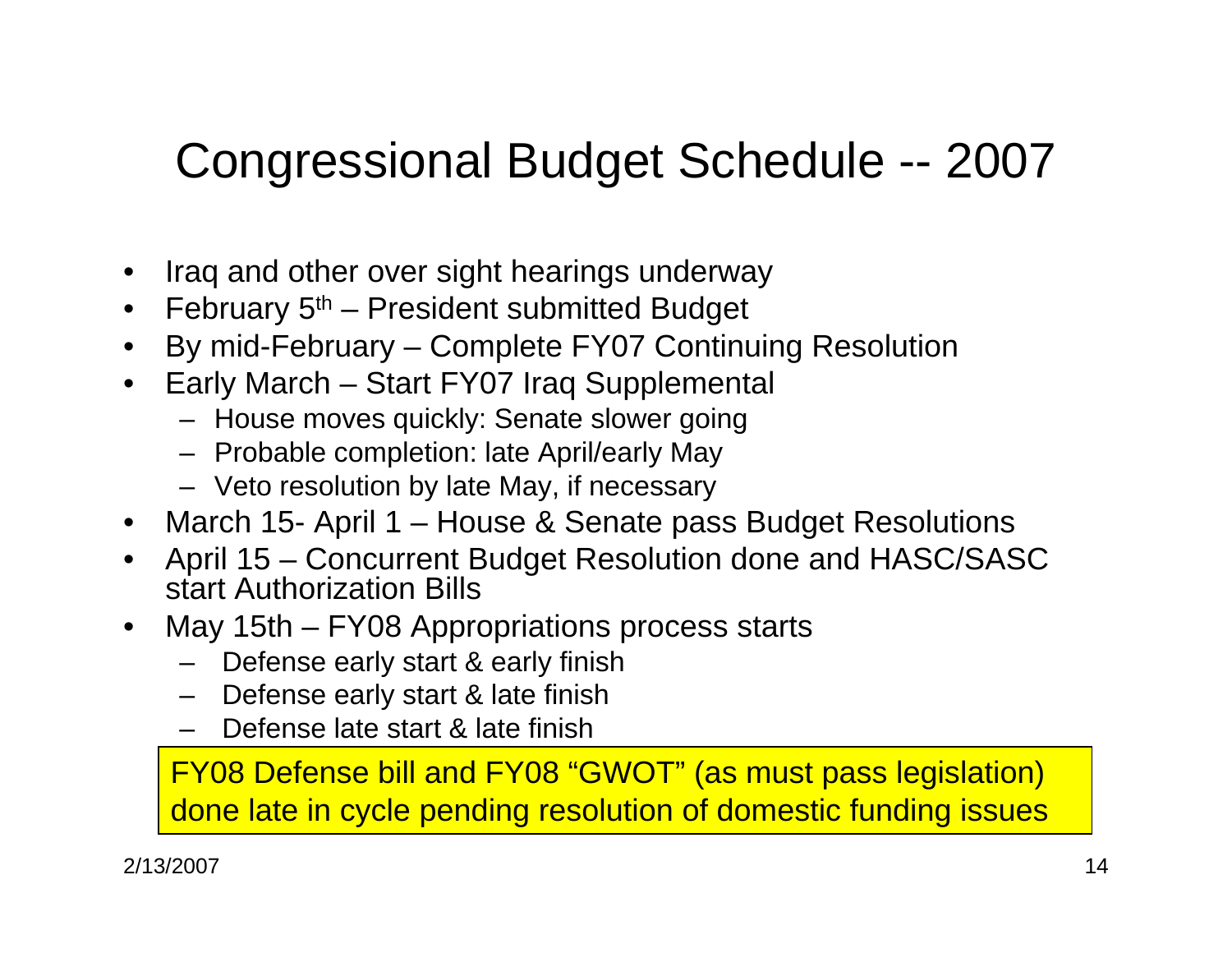

Domestic programs NO REAL GROWTH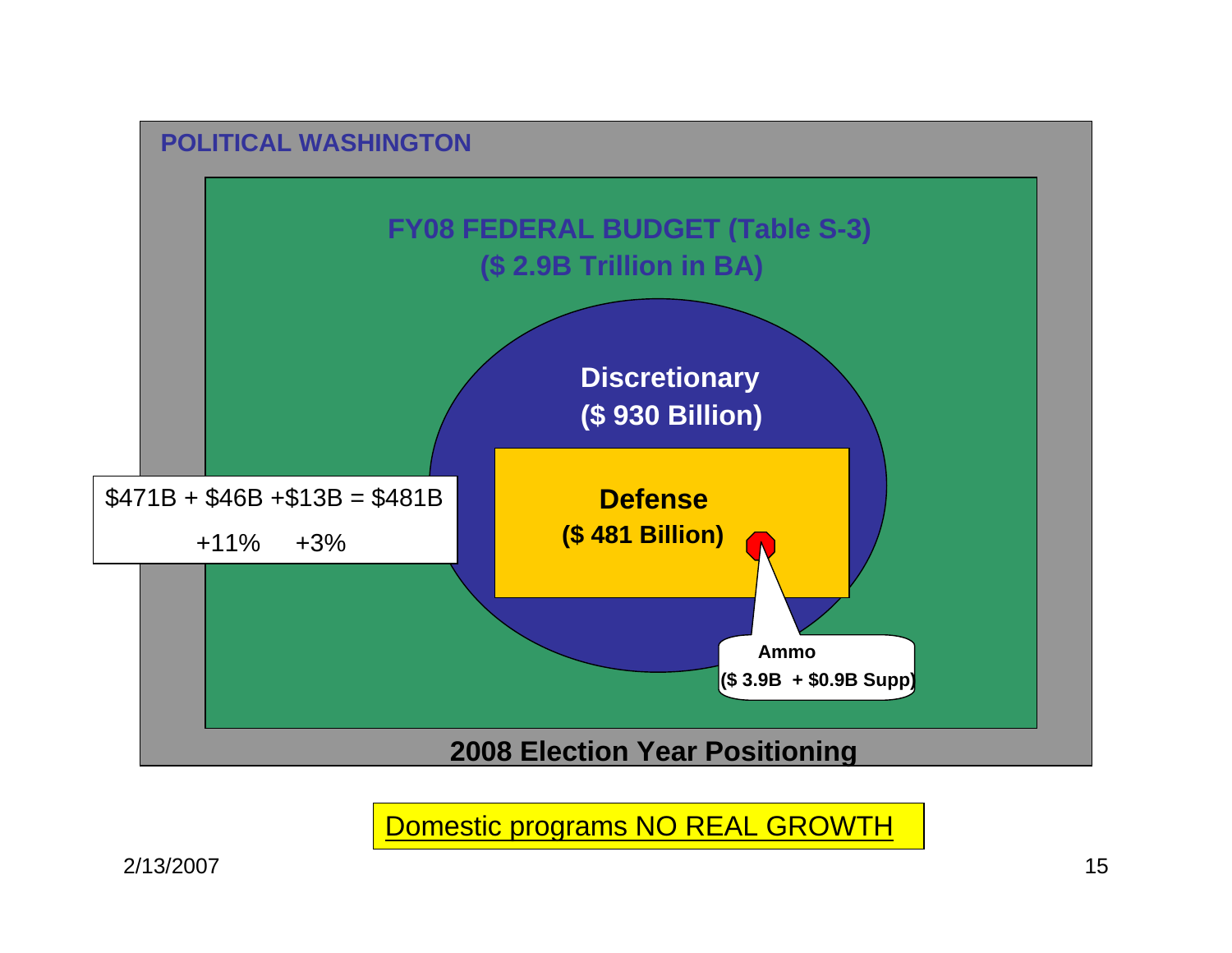### FY 2008 Budget Cycle --Congressional Results

- Democratic Congress unlikely to change FY08 Defense (051) top line
	- Likely to alter funding priorities/allocations
	- Could fund some items in GWOT
	- Possible hot button issues:
		- Shipbuilding
		- More C-17s
		- JSF Alternate Fighter Engine
		- National Guard equipment/readiness
- FY08 GWOT could be adjusted based on FY07 Iraq performance/situation & other needs
- Continue to press to get Iraq costs on budget?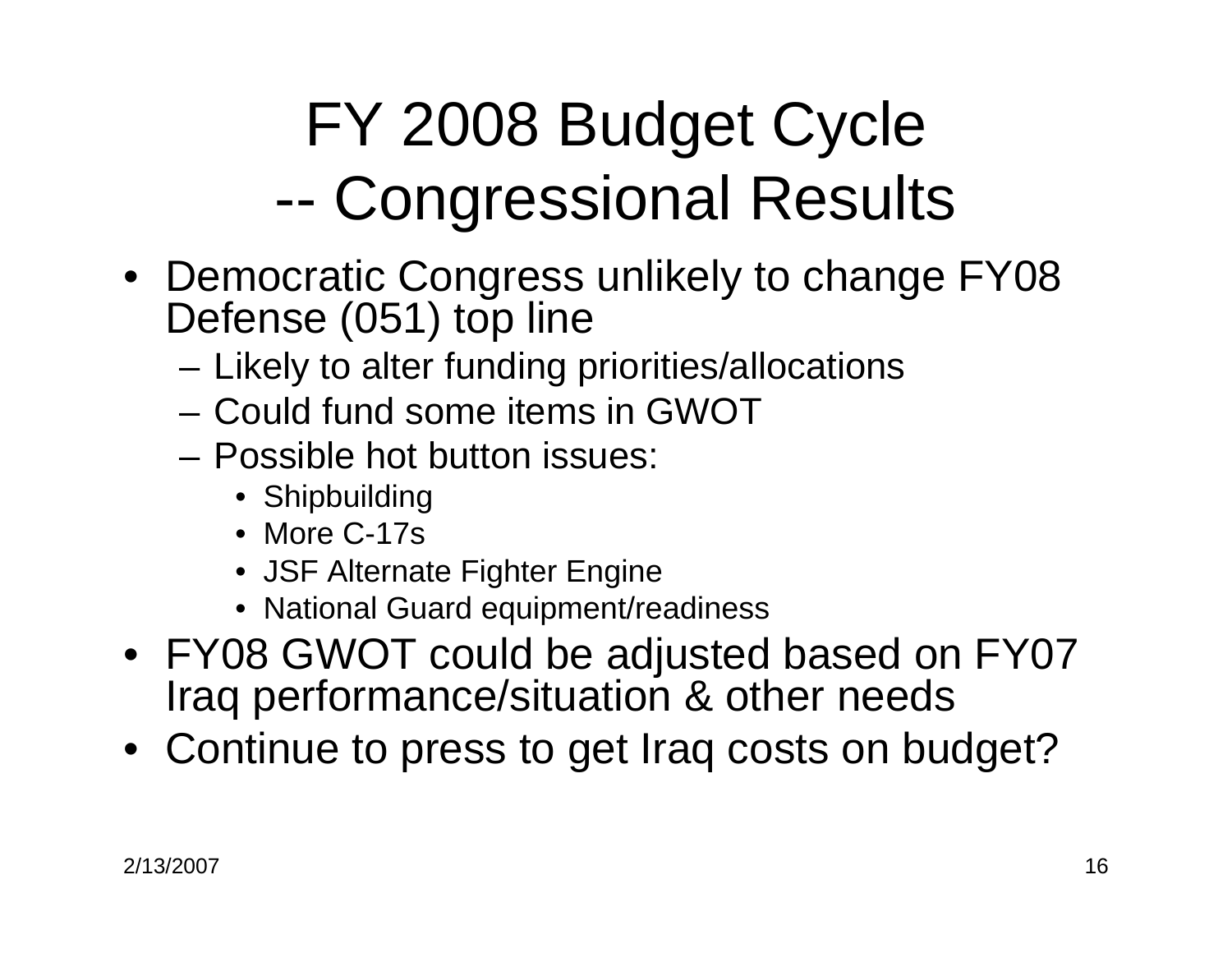### Procurement vs DoD Budget (\$B)

"can have all the defense we want, just have to pay for it" – Senator Rudman

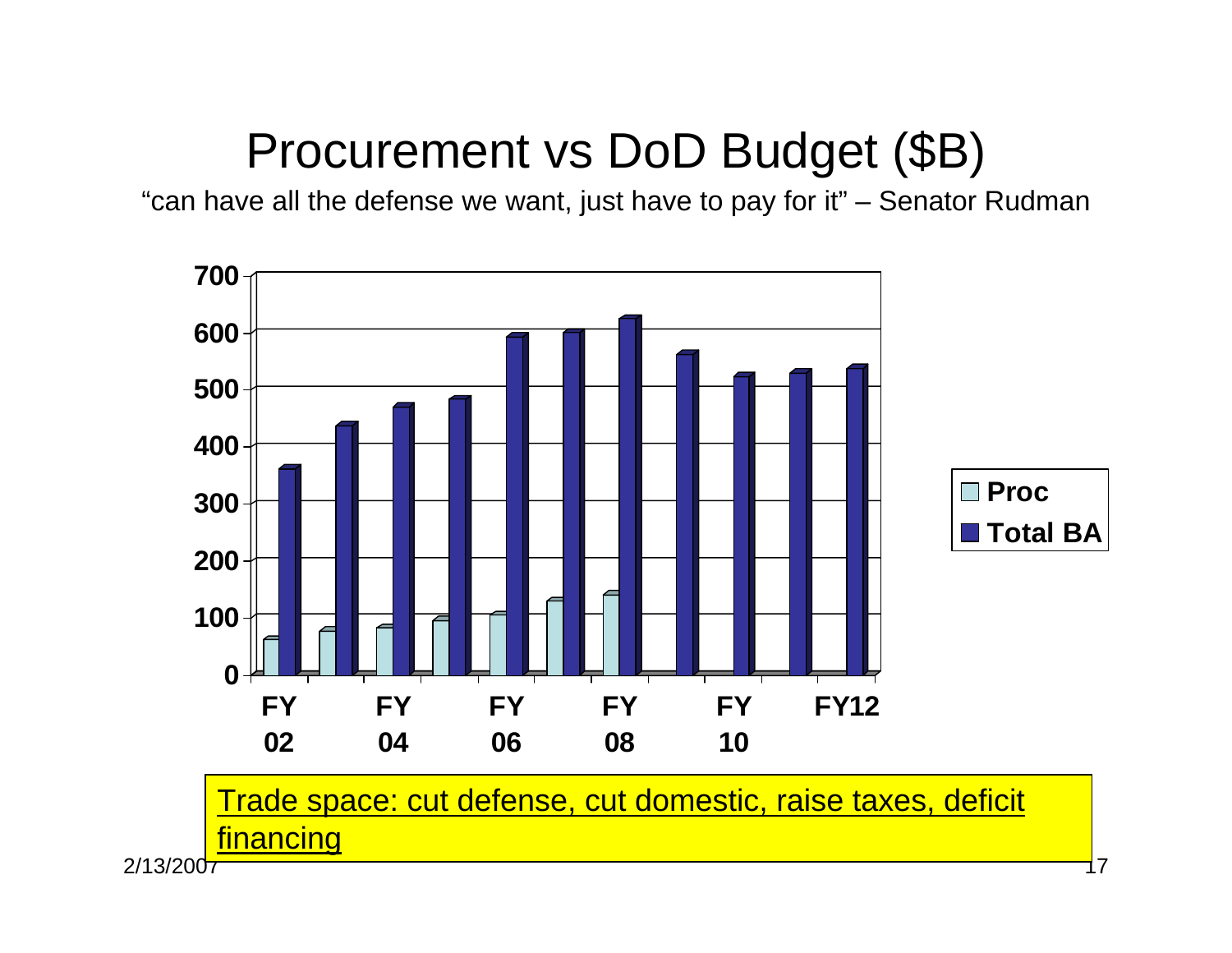### Trade Space is **Tough**

Chairman "Skelton said he does not yet know where the billions of dollars needed to refit the armed services will come from. Hedeclined to commit himself to recommending such tradeoffs as killing weapons designed for the Cold War, like the Air Force F-22 fighter, to free up money to replace trucks, tanks and helicopters worn out in Iraq." – George Will, Congressional Daily, Feb 5, 2007

If funds tight, will USA/USMC give up End Strength?

Acquisition likely bill payer and ammo is lowest priority

Policy level preparations? "SOFT LANDING"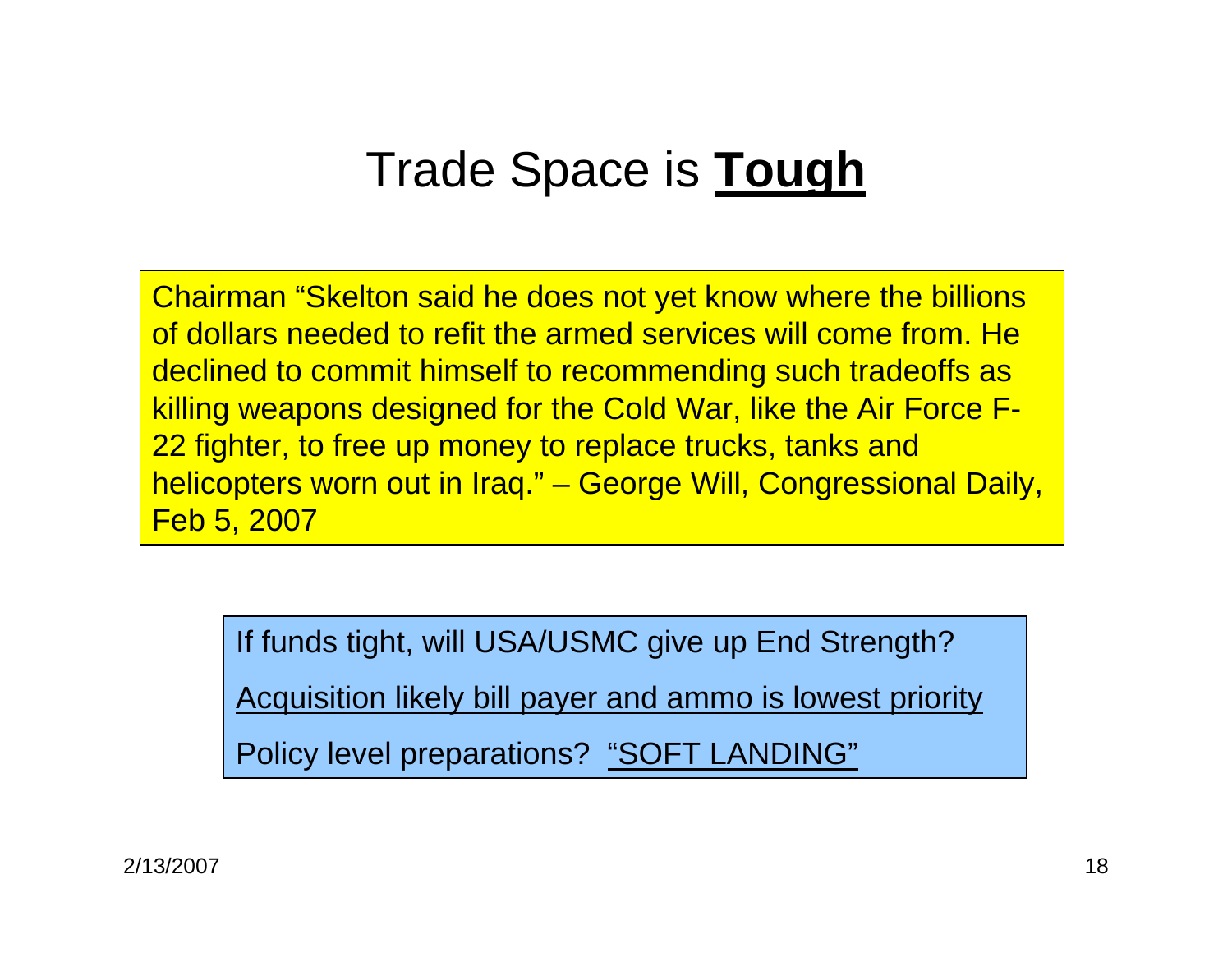# What I think?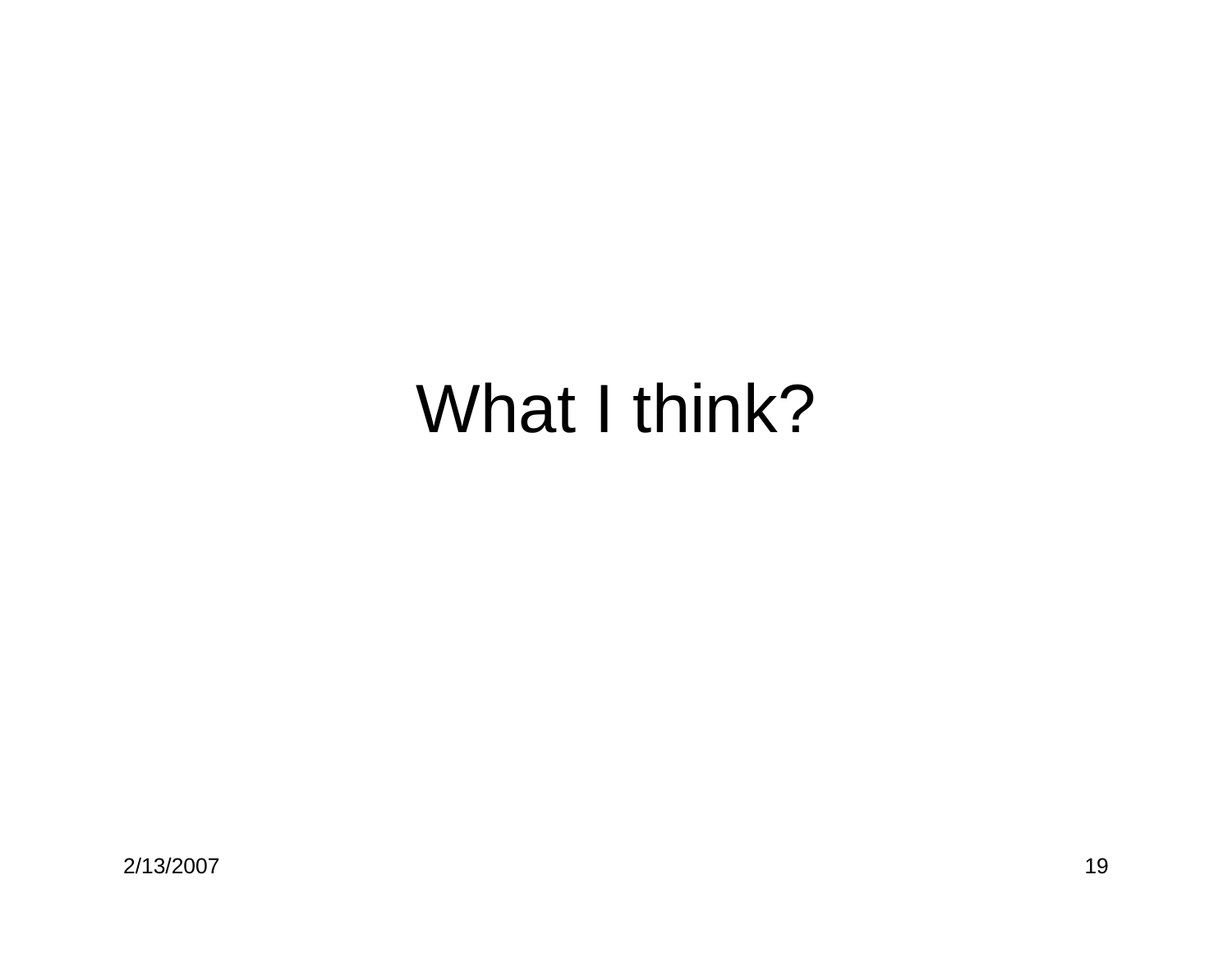# FY08 Ammo Funding

- $\bullet$  Total of \$4.8B is quite robust & profitable
	- By historic standards, very good
- $\bullet$  Isolated problem areas exist:
	- Numerous single sources points of potential supply chain failure
	- Softness in demand for some items, e.g., artillery fuzes
- $\bullet$  Looming challenge of again returning to peace time procurement levels while restoring readiness levels
- $\bullet$  After Desert Storm, little preparation; Congress helped; start of MIBTF
	- How to prepare this time?
	- Engage defense think-tanks on issues?
	- Congressional Ammunition Caucus?

Heading for procurement cycle down side along with many others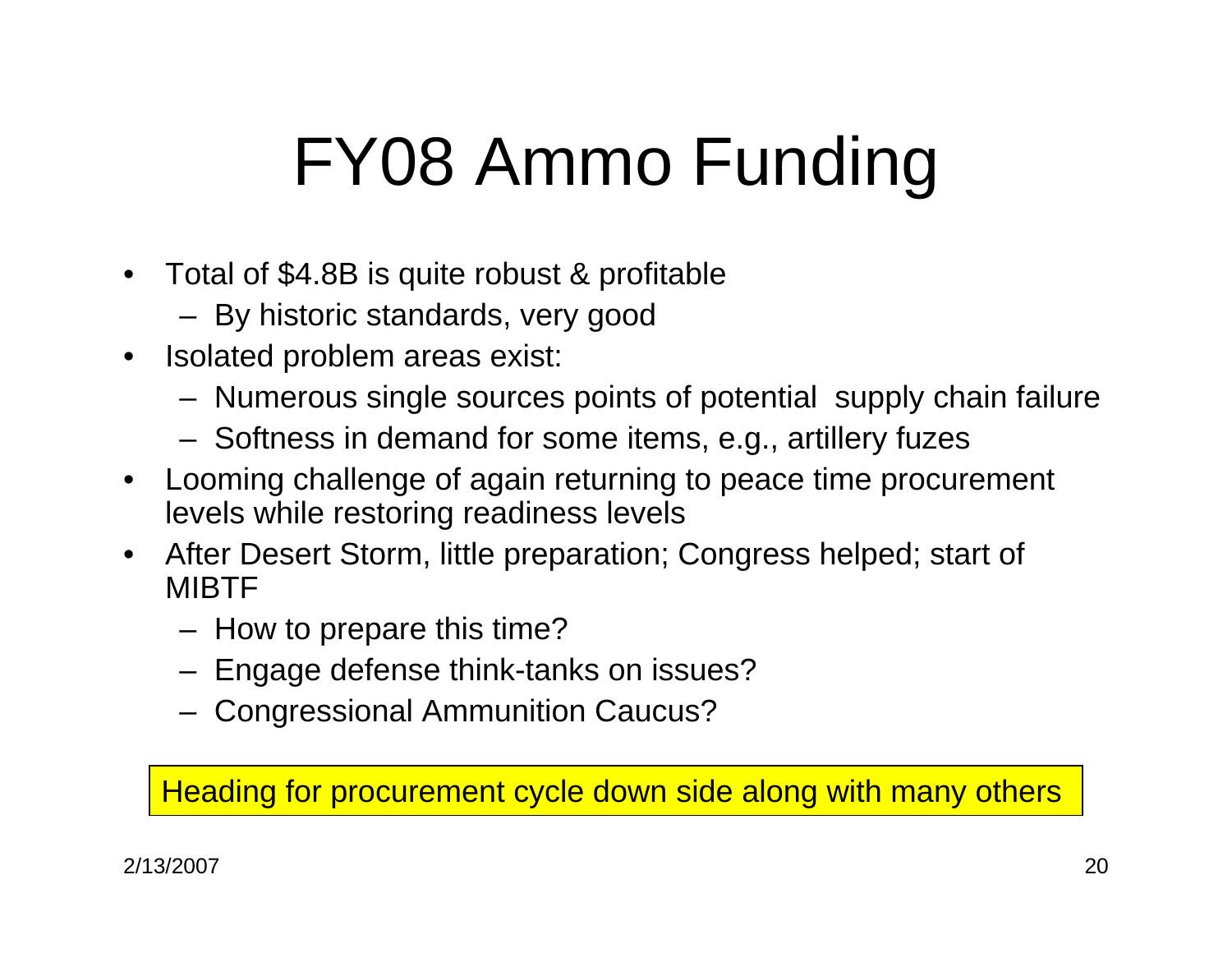# Soft Landing Policy Options

(We've been here before -- \$ are only part of the answer)

- • Continue consolidating industry in to larger organizations with shared overhead
- •Move to more flexible manufacturing – facilities and personnel
- $\bullet$ Move to "stop and start/batch production"
- Recognize critically of "artful" work force
- Adopt "Best of World" production models for variable "run" sizes
- Stockpiling components
- Layaway
- Design out low density obsolescent parts/components
- Recognize industry globalization
- Enforce Section 806
- Recognize "Wall Street" factor: stock prices, earnings, ROI, …
- $\bullet$ Balance capacity – requirements – demand – MSR – Surge – available  $$$  - risk

### Need "consensus building" Service-PEO-industry concept talks to prepare for competition for Congressional support